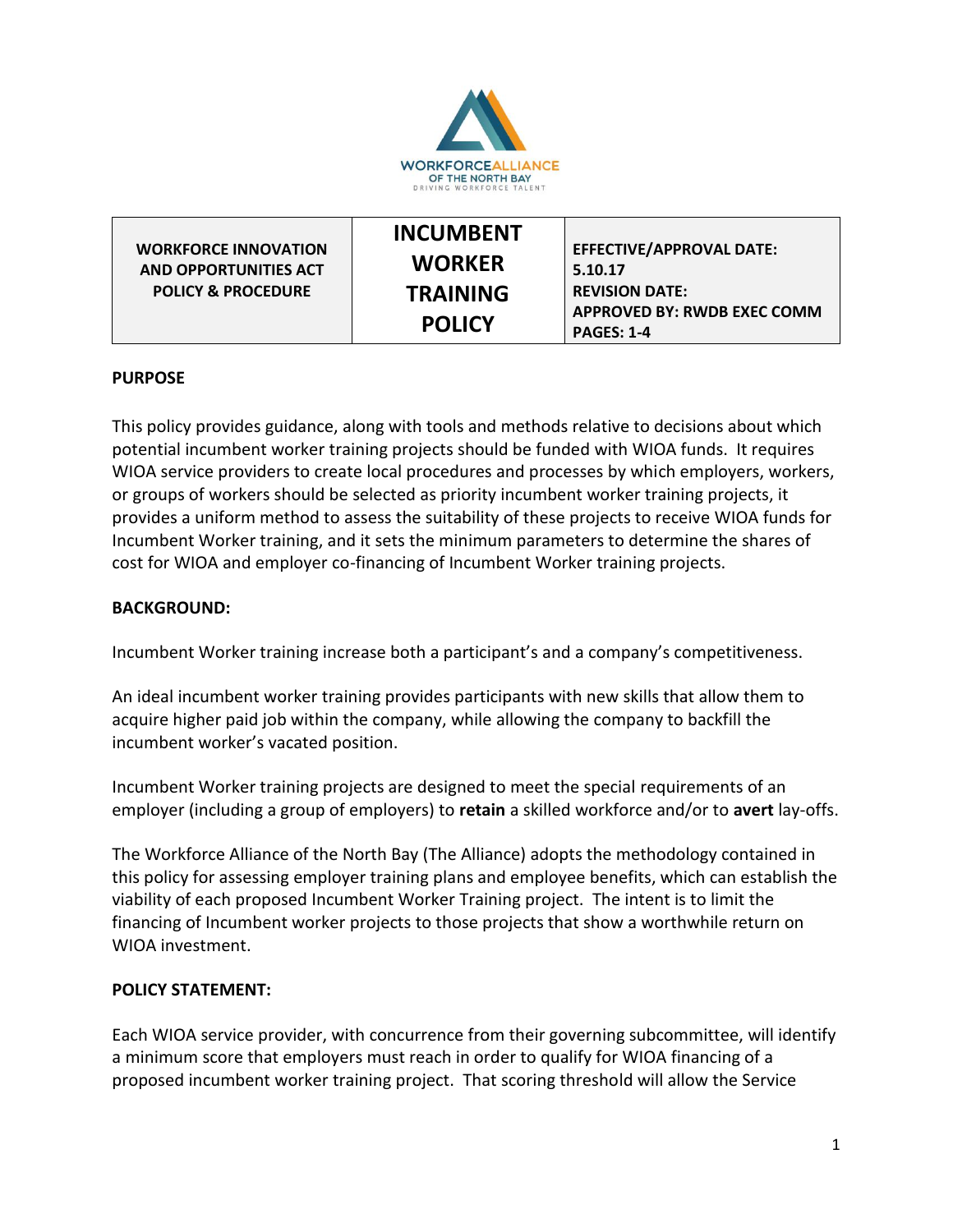Provider to use up to 20 percent of its total Adult and Dislocated Worker funds for Incumbent Worker Training.

The Service Provider must work with The Alliance business service representative and execute a contract with the employer detailing the intent of the program, the obligations of the employer, and how payments are contingent on the employer fulfilling the training and retaining commitments used in the uniform scoring determination.

**Incumbent Worker Eligibility Criteria:** An incumbent worker must be:

- 1. A U.S. citizen or otherwise legally entitled to work in the U.S.;
- 2. Age 18 or older;
- 3. Registered for the Selective Service (males who are 18 or older and born on or after January 1, 1960) unless an exception is justified;
- 4. Employed;
- 5. Meet the Fair Standards Act requirements for an employer-employee relationship; and
- 6. Have an established employment history with the employer for six (6) months or more.

# **Employer Eligibility Criteria:**

The following factors must be measured and scored to determine if the WIOA Service Provider chooses to use WIOA funding. Each WIOA local subcommittee can set a unique minimum score in order for the Service Provider to proceed. The points are earned by using the following criteria:

|                | Is the Employer in an Industry Sector that qualifies for a First or Second                                          |  |
|----------------|---------------------------------------------------------------------------------------------------------------------|--|
|                | Priority Tier Industry as detailed in The Alliance's Strategic Plan?                                                |  |
| 1              |                                                                                                                     |  |
|                | (First Tier = 4 points, Second Tier = 2 points, Not a First or Second Tier industry                                 |  |
|                |                                                                                                                     |  |
|                | $= -2$ points)                                                                                                      |  |
|                | Will current employees lose jobs without training?                                                                  |  |
| $\overline{2}$ |                                                                                                                     |  |
|                | $Yes = 2 points, No = 0 points)$                                                                                    |  |
|                | If employees are laid off, is the existing local labor market conducive for them                                    |  |
|                | to quickly become reemployed?                                                                                       |  |
| 3              |                                                                                                                     |  |
|                | $No = 2 points, Yes = 0 points)$                                                                                    |  |
|                | If employees are laid off because of skill deficiencies, does the local labor                                       |  |
|                | market have skilled job seekers that would meet the employer's needs?                                               |  |
| 4              |                                                                                                                     |  |
|                |                                                                                                                     |  |
|                | $No = 2 points, Yes = 0 points)$                                                                                    |  |
|                | What portion of vulnerable employees will get training?                                                             |  |
| 5              |                                                                                                                     |  |
|                | $(90\% - 100\% = 4 \text{ points}, 50\% - 89\% = 3 \text{ points}, 20\% - 49\% = 2 \text{ points}, 10\% - 19\% = 1$ |  |
|                | points, $<$ 10% = 0 points)                                                                                         |  |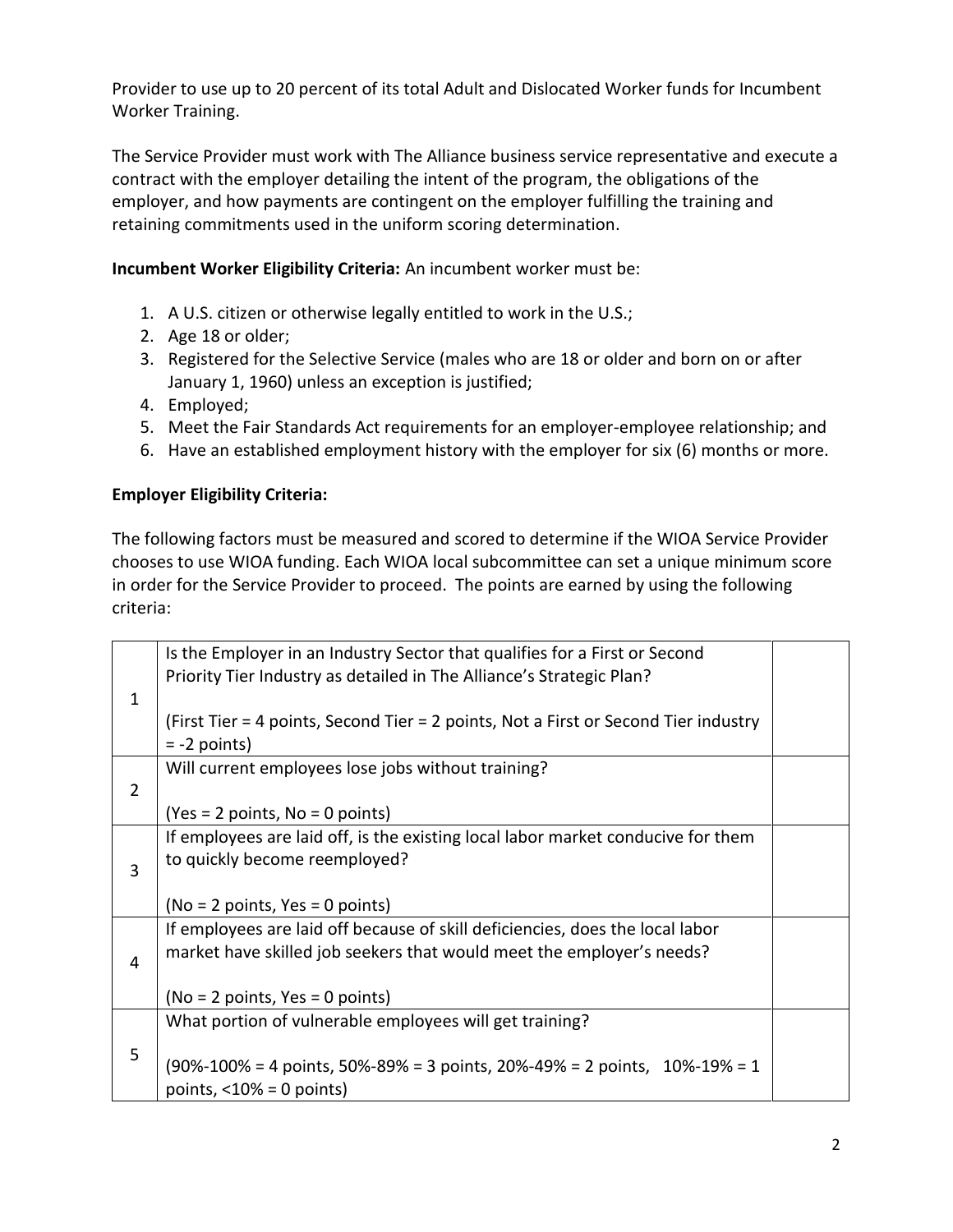|                | When existing employees are trained and increase their skills, what will the<br>extent of their higher wages be.                                              |  |
|----------------|---------------------------------------------------------------------------------------------------------------------------------------------------------------|--|
| 6              | $(>20\% = 5 \text{ points}, 15\% - 20\% = 4 \text{ points}, 10\% - 15\% = 3 \text{ points}, 5\% - 10\% = 1 \text{ points},$<br>$< 5\% = 0$ points)            |  |
|                | Will employees who are not trained likely be laid off?                                                                                                        |  |
| $\overline{7}$ |                                                                                                                                                               |  |
|                | (No = 0 points, Yes = 2 points)                                                                                                                               |  |
|                | Will vulnerable employees (those who may not receive training and                                                                                             |  |
| 8              | subsequently be laid off) fall under The Alliances Priority of Service definition?                                                                            |  |
|                | $(Yes = 4 points, No = 0 points)$                                                                                                                             |  |
|                | Will the employer expand their workforce because trained employees are                                                                                        |  |
|                | promoted, at least on a one to one ratio? (i.e., For every trained employee                                                                                   |  |
| 9              | who is promoted, will the employer add an entry level job and expand their                                                                                    |  |
|                | workforce?)                                                                                                                                                   |  |
|                | $(Yes = 6 points, No = 0 points)$                                                                                                                             |  |
|                | Will the training provide an industry recognized credential?                                                                                                  |  |
| 10             |                                                                                                                                                               |  |
|                | $(Yes = 4 points, No = 0 points)$                                                                                                                             |  |
|                | Will the learned skills enhance trained employees' portable skills in the<br>industry and/or region? (i.e., Skills that can be transferable or "portable" and |  |
|                | used productively in different employment contexts, jobs and enterprises, and                                                                                 |  |
| 11             | their ease or degree of transferability.                                                                                                                      |  |
|                |                                                                                                                                                               |  |
|                | $Yes = 2 points, No = 0 points)$                                                                                                                              |  |
|                | What is the break-even point when wage gains equal WIOA investment? (A                                                                                        |  |
|                | mathematical formula to evaluate the length of time the employees wage gain                                                                                   |  |
| 12             | will surpass the WIOA investment.)                                                                                                                            |  |
|                | (Less than 6 months = 10 points, $>6$ months to 12 months = 8 points, $>12$                                                                                   |  |
|                | months to 18 months = 4 points, between $18+$ months and 24 months = 2                                                                                        |  |
|                | points, greater than 24 months = -2 points)                                                                                                                   |  |
|                |                                                                                                                                                               |  |

## **Employer Share of Training Costs:**

The employer required share of cost will increase with the number of workers they have. Smaller employers may qualify for a greater WIOA share of cost on a sliding scale formula as follows:

- Employers with 50 or fewer employees must pay at least 10 percent of the cost
- Employers with 51 to 100 employees must pay at least 25 percent of the cost
- Employers with more than 100 employees must pay at least 50 percent of the cost